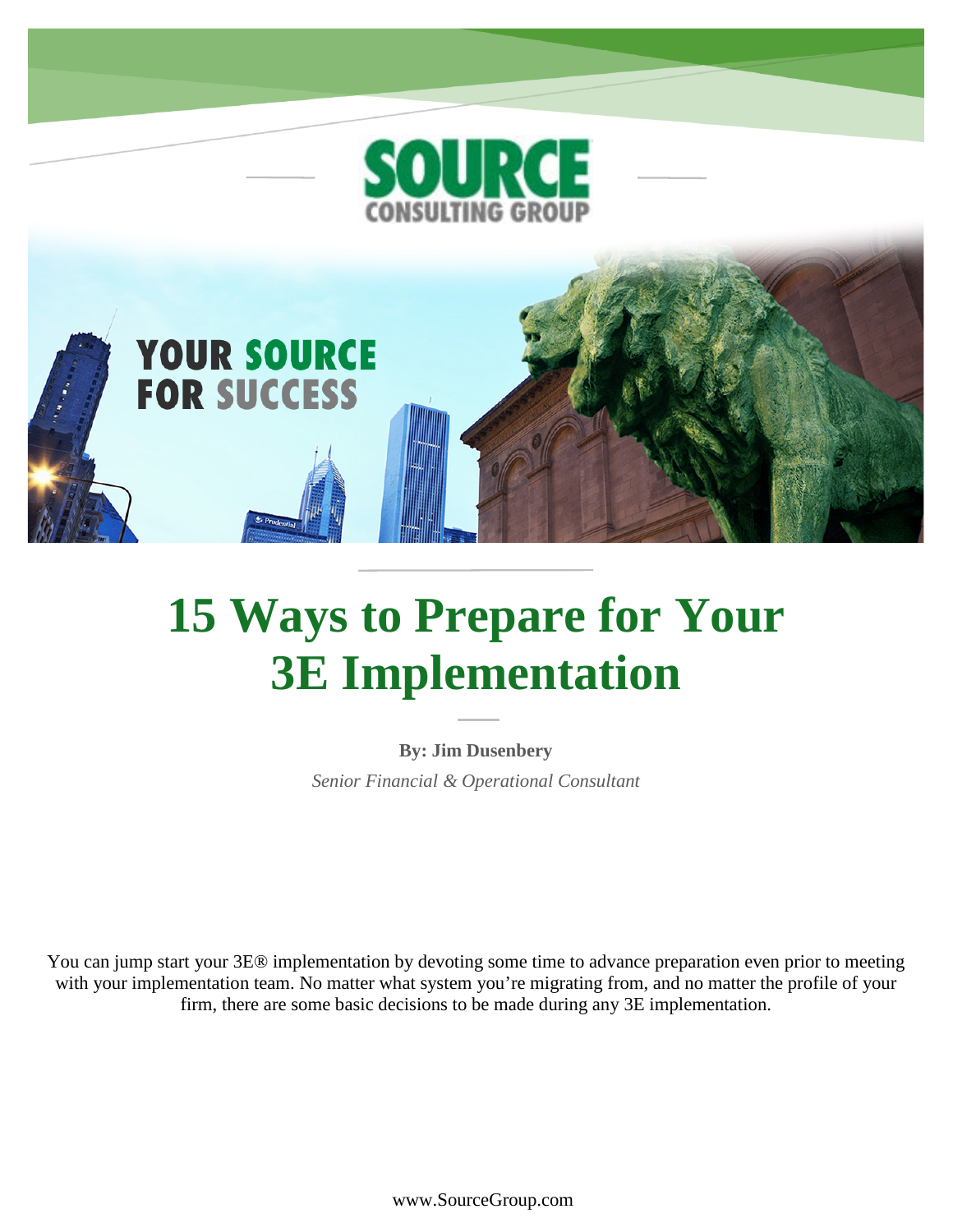- 1. First, consider your business goals and drivers. Where do you want the firm to be in the next 5 or 10 years? Are you planning to open new offices, merge with others, enter new global markets, or be listed in the top X% of American or global firms? Do you want the firm to become more paperless with fee earners having direct access to data? All of these decisions can impact how to set up a financial system that will assist with taking you to the next level of growth.
- 2. To achieve these goals, envision your ideal financial processes: something that fills the gaps in your current system, automates manual processes, and addresses your plans. Determine if your firm is interested in deploying automated workflows, such as new business intake, billing reviews, write-offs, purchasing and approvals, etc. Create a draft of how your current processes flow and how you think the improved processes should flow to support your policies, including any desired options for escalation, approvals, tracking, and follow-ups.
- 3. Inventory your reporting requirements. Gather samples of your current financial and management reports that will need to be replicated in 3E. It is especially important to include any reports that have been customized or developed specifically for your firm. Once the inventory is completed, determine who the users are, if the reports are actually in use, and if there may be a better way to provide the data to the user. Many firms develop a number of customized reports over a period of years and take this as an opportunity to identify reports which may be retired.
- 4. Highlight reporting gaps. In order to make sure that 3E is configured to fill all of your reporting needs, document any reports that you're not able to obtain from your current system.
- 5. Determine the ideal method to deliver data to management, partners, associates, and staff. Can they access data directly and be self-serviced? If so, then an intelligent dashboard should be deployed. If they are to be limited to specific data, then dashboards, reports, and notifications can be utilized. The strategy on how to deliver information to the users is a key decision that will help to facilitate growth.
- 6. Have billing samples. Gather samples of your current proforma, bill, and credit note templates. Be sure to include, or at least be able to discuss, any format requirements specific to a particular office or practice group. If your firm is multi-national, then consider language requirements and local statutory requirements related to currency, exchange rates, etc.
- 7. Document any automatic notifications generated by your current system that you wish to retain in 3E and any others that you would like to deploy.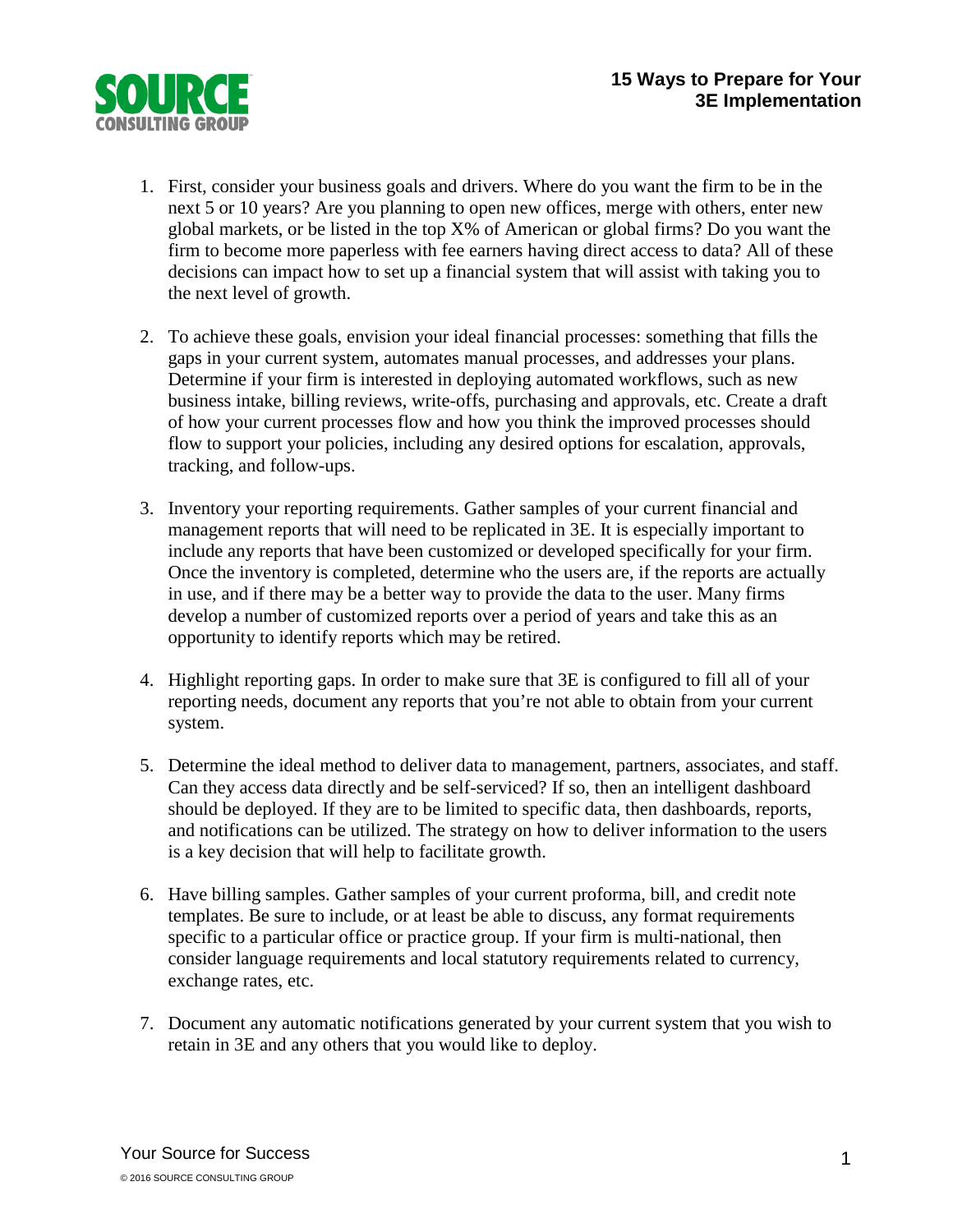

- 8. List all integrations to third party applications and document load file requirements. Determine from what systems 3E will need to send or receive data. Examples include cost capture and expense reporting, document management systems, human resource providers, banking interfaces, etc. Confirm data load configuration requirements for any applications that are to receive data from 3E.
- 9. Develop a matrix of bank accounts. Create a simple list of all of your active bank accounts. It should include bank names and addresses, check templates, account numbers, and purposes (such as operating accounts or trust accounts). If there is historical data that should be retained in the new system, then include the historical banks' information in a similar list.
- 10. Draft your user roles. Think about how your staff should be grouped for system access purposes. You'll probably want to develop roles for billing staff, accounts payable, ledger accountants, supervisors, office administrators, etc. Determine what functions all users in each group should be able to access and which should be limited to specific individuals. A good example would be bill or payment reversals. Will your practitioners and secretaries be limited to viewing information on their own clients, their own practice group, office, etc.? 3E security is very robust. The key to setting security is ensuring that internal controls and ethical wall requirements are satisfied, while users have ample access to guarantee efficient processes.
- 11. Develop your internal teams. You'll want to identify a core team of individuals and additional subject matter experts for each of your major roles, such as billing, accounts payable, conflicts, collections, reporting, trust, etc. These individuals should represent these roles during the strategy sessions with your implementation team to ensure that all requirements are communicated. They then should lead your internal testing teams. Additionally, you'll want to appoint technical leads from your IT department to address infrastructure concerns, as well as those individuals who will represent management during the implementation.
- 12. Begin compiling lists of fee earner rates and unique billing situations that will need to be continued in 3E. You should address these situations with your implementation team during strategy sessions and ensure that they are factored into user testing plans.
- 13. Explore general ledger structure. How should 3E capture and report ledger activity? Is your firm set up with multiple legal entities? Is your current ledger account structure adequate, or have you been looking for the right time to restructure your ledger? What are your reporting currency requirements and Tax/VAT reporting requirements? What are your plans for expansion?